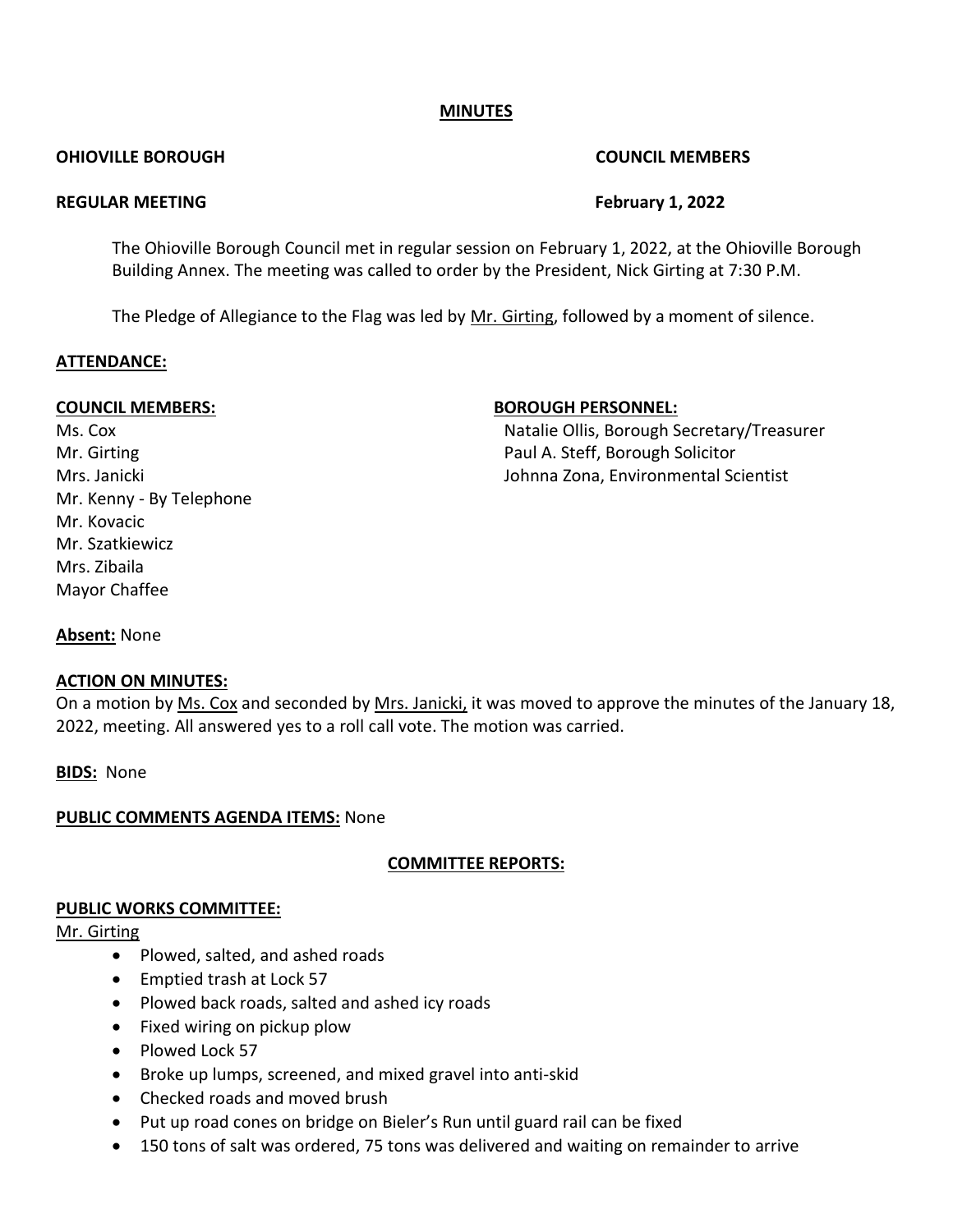- Installed new rim and tire on 2016 International
- Fixed 2012 International salt spreader
- Fixed 2005 International exhaust leak
- Ashed water department driveway
- Fixed taillights on 2005 International
- Washed trucks
- Clean shop
- Welded new salt auger
- Priced ¾" Milwaukee cordless impact wrench
	- o Rural King \$557 if bought separately with one battery
	- o Amazon \$658.90 kit with 2 batteries
	- o NAPA \$569.99 with two batteries
- Priced bed vibrators
	- o Point Spring \$213 vibrator only
	- o Walsh Equipment \$669.31 kit
	- o Commercial Truck and Trailer \$700 kit
		- Kit consists of 50' of combination of 4- and 6-gauge wire, printed circuits, solenoids, vibrator, and switch
- Worked on 2012 International bed hoist. Main cam of scissor lift is damaged to the point that we cannot repair or weld it.
	- o Quality Truck Body of Youngstown one month backlog on new jobs
	- $\circ$  Super City Truck Body sent pictures of damage, waiting for response. Their shop is 3  $\frac{1}{2}$ hours away located in Somerset, PA.
	- o Imperial Truck Body Sent pictures of damage, waiting for response. Was told that they can get us in as early as Thursday or Friday. Located in Imperial, PA.

On a motion by Mr. Girting and seconded by Mr. Szatkiewicz it was moved to purchase a Milwaukee 3/4" cordless impact wrench with two batteries from Napa in the amount \$569.99. All answered yes to a roll call vote. The motion was carried.

On a motion by Mr. Szatkiewicz and seconded by Mr. Kovacic it was moved to have Super City Truck Body repair the hoist on the 2012 International. All answered yes to a roll call vote except for Mr. Kenny. The motion was carried.

On a motion by Mr. Girting and seconded by Mr. Kovacic it was moved to scrap the 2011 Crown Victoria after contacting three scrap yards for the highest price. All answered yes to a roll call vote. The motion was carried.

# **FINANCE / OFFICE COMMITTEE:**

Mrs. Janicki recommended of moving the current five CDs from .05% to Money Market Accounts at a .1% interest, with the borough doubling the interest for the year. The borough has a waiver and no penalties will be applied in transferring of funds and WesBanco monitors the rates on the accounts monthly.

On a motion by Mrs. Janicki and seconded by Mr. Kenny it was moved to transfer the current five CDs to Money Market Accounts. All answered yes to a roll call vote. The motion was carried.

Mrs. Janicki recommended utilizing the funds from ARP for payroll from 3/3/21 to present in the total amount of \$528,800.00 and a motion doesn't need to be made until after July 2022.

# **LEGISLATIVE COMMITTEE:**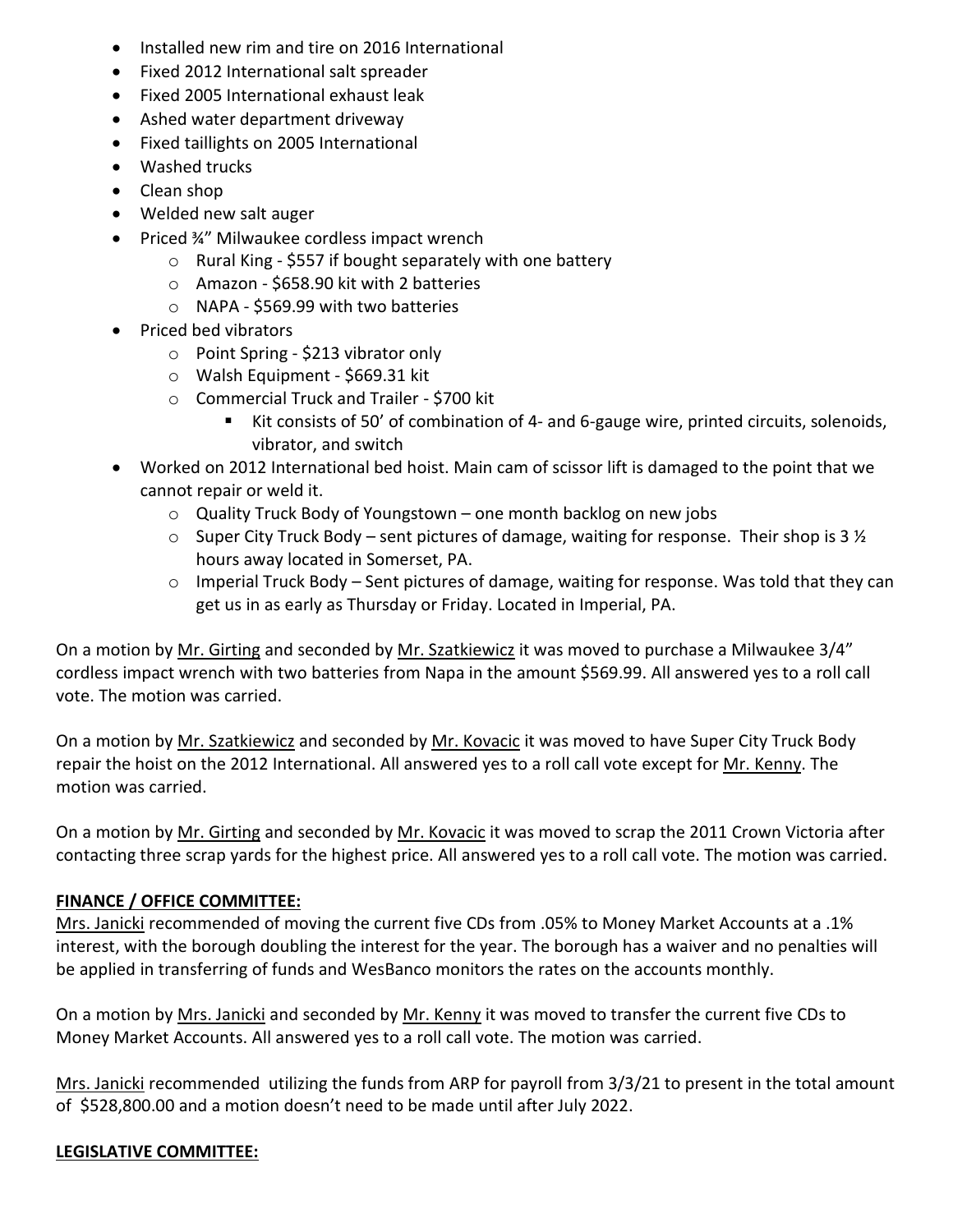Mr. Kenny noted meeting schedules, financial services, workshops for new elected officials, and new radio costs for Emergency Services were discussed at the COG meeting held on January 27, 2022.

On a motion by Mr. Szatkiewicz and seconded by Mr. Girting it was moved to have a moment of silence added to the agenda after the Pledge of Allegiance. All answered yes to a roll call vote. The motion was carried.

### **PUBLIC UTILITIES COMMITTEE:**

Mr. Szatkiewicz noted he will revisit for infrastructure in March or April after the weather breaks.

#### **PUBLIC SAFETY COMMITTEE:**

Ms. Cox noted the Fire Department is requesting Lock 57 to be closed on April 30, 2022, from 6am to 4pm for training.

On a motion by Ms. Cox and seconded by Mrs. Janicki it was moved to close Lock 57 on April 30, 2022, from 6am to 4pm for the Fire Department training. All answered yes to a roll call vote. The motion was carried.

Ms. Cox called for an Executive Session for personnel at 7:58pm. Mr. Girting called the meeting back to order at 8:05pm.

Ms. Cox noted we currently have six part-time officers and the borough will be hiring another part-time police officer.

On a motion by Ms. Cox and seconded by Mr. Kovacic it was moved to hire Erika Oslick, wages and benefits per contract upon completion of probation. All answered yes to a roll call vote. The motion was carried.

Ms. Cox noted the resignation of Police Officer Doug Edgell and would like to thank him for his twenty-nine years of service.

# **RECREATION COMMITTEE:**

Mrs. Zibaila – No Report

# **REPORTS OF OFFICERS**:

Mayor Chaffee noted he would like to get information on a new building at the current Fire Station and review the current rough estimate that Mr. Klein had presented previously. Ms. Zona from HRG will follow up with Natalie.

Secretary - No Report

Treasurer - No Report

Planning Commission - No Report

Emergency Coordinator - No Report

Borough Solicitor - No Report

Borough Engineer - No Report